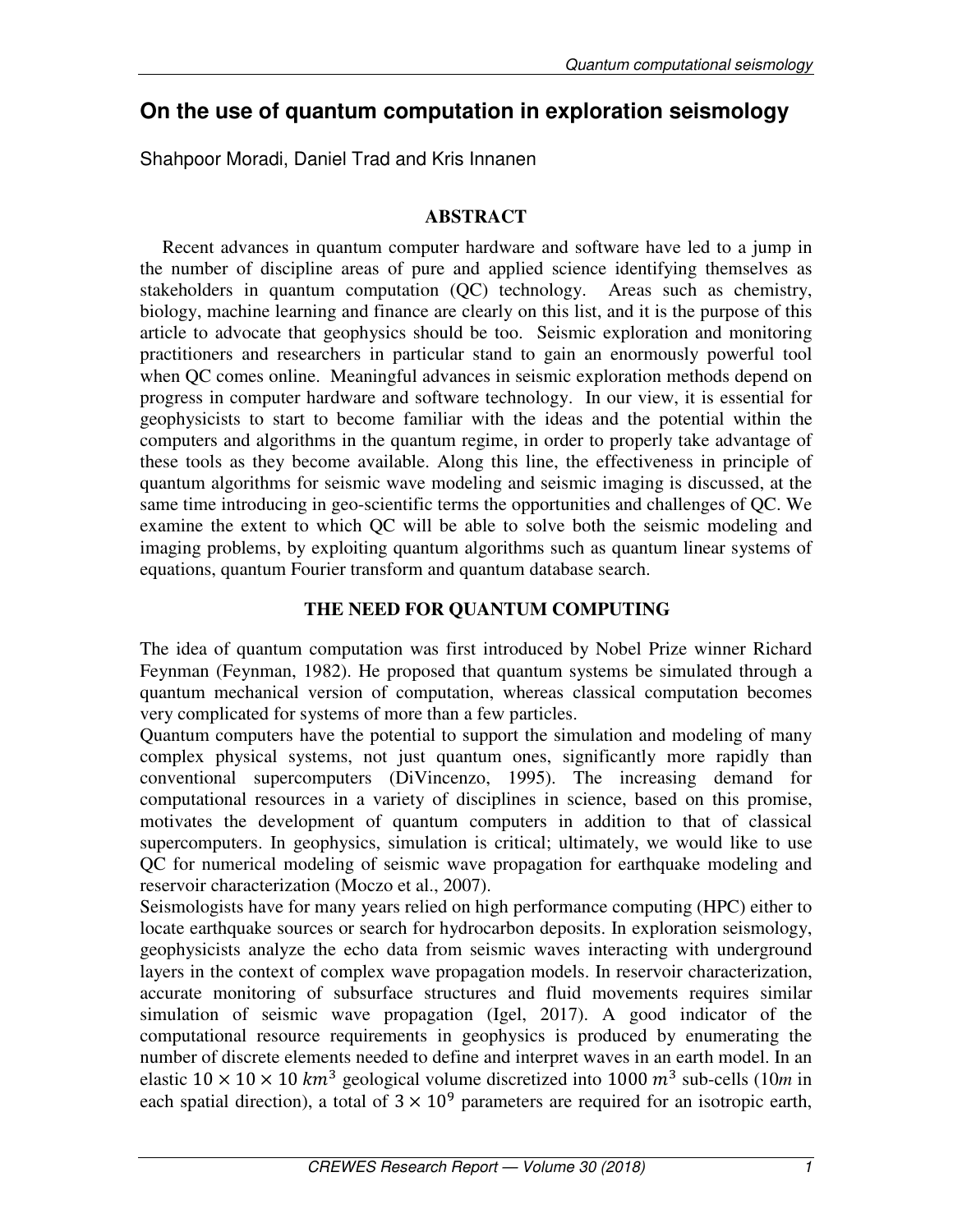and  $10^{10}$  parameters for the more realistic anisotropic case. For a numerically stable simulation of a wave within this volume, the time sampling should be small in comparison to the grid spacing which results in a prohibitive amount of CPU time as higher temporal frequencies are required (Moczo et al., 2007). Finally, inversion of seismic data is at least one order of magnitude more expensive as it requires several forward modeling steps for each iteration.

## **QUANTUM COMPUTING: DEVELOPMENTS AND CHALLENGES**

A quantum computer is a machine that uses the principles of quantum mechanics to solve certain tasks more efficiently than its classical counterpart (Nielsen and Chuang, 2010). QC processes use quantum bits (qubits) as the basic unit of information. Unlike the classical bit, which is at any point in either one or the other of two possible states, '0' or '1', a qubit can exist in an inexactly specified mixture of these states, '0+1'. This is a consequence of the quantum superposition principle, which allows a quantum system to be in two different states simultaneously, provided it is not measured. If the system is measured, it collapses to one of the states, taking on either the value '0' or '1'. On atomic scales, several properties of quantum systems can be meaningfully assigned to represent these '0' and '1' states. For example, '0' can be the ground state and '1' the excited state of an atom. Or '0' and '1' can represent the magnetic moment of a particle in opposite directions (i.e., spin directions up or down). In quantum mechanics, in fact, '0' and '1' are not regular numbers, but are two-dimensional vectors, represented in Dirac's notation respectively as  $|0\rangle \equiv (1 \ 0)^T$  and  $|1\rangle \equiv (0 \ 1)^T$ , where T means the conjugate transpose. A general qubit, which is the superposition of these zero and one states, is defined by  $|\psi\rangle = \alpha|0\rangle + \beta|1\rangle$ , where the complex numbers  $\alpha$  and  $\beta$  are referred to as *probability amplitudes*:  $|\alpha|^2(|\beta|^2)$  is the probability of finding the qubit in the state  $|0\rangle$  (11). A more complex two-level quantum system, involving, for instance, two coupled atoms, contains 2 qubits of information. Such a system can be in a superposition of all possible states, i.e.,  $\alpha|00\rangle + \beta|01\rangle + \gamma|10\rangle + \delta|11\rangle$ , which means 2-qubits can store four different states simultaneously. This 'storage capacity' increases exponentially with the number of qubits. For example, 50 qubits can hold  $2^{50} \sim 10^{15}$  states. A single quantum CPU can simultaneously operate on all of these states. This property is often referred to as *natural parallelism* in the quantum world.

In the classical regime, a linear increase in the number of processors results in a linear increase of computational power. In the quantum setting, however, the computational power increases exponentially in response to a linear increase in the number of qubits. The key conceptual for QC is, that, despite the fact that calculations can be done on all states simultaneously, this superposition collapses to a single state if we apply a measurement. As a result, at the moment of measurement, only one out of  $2^n$  states can be obtained. This means we cannot take advantage of quantum parallelism directly. However, we can design algorithms capable of increasing the probability amplitude of a particular target before the measurement. This procedure is called amplitude amplification and forms the core of many QC algorithms.

One way to understand QC is to compare its practical design to a comparable example in classical computation. For example, we can compare how classical Random Access Memory (RAM) compares with quantum RAM, which in turn can be understood by using the superposition principle. In a classical computer, the RAM is connected to the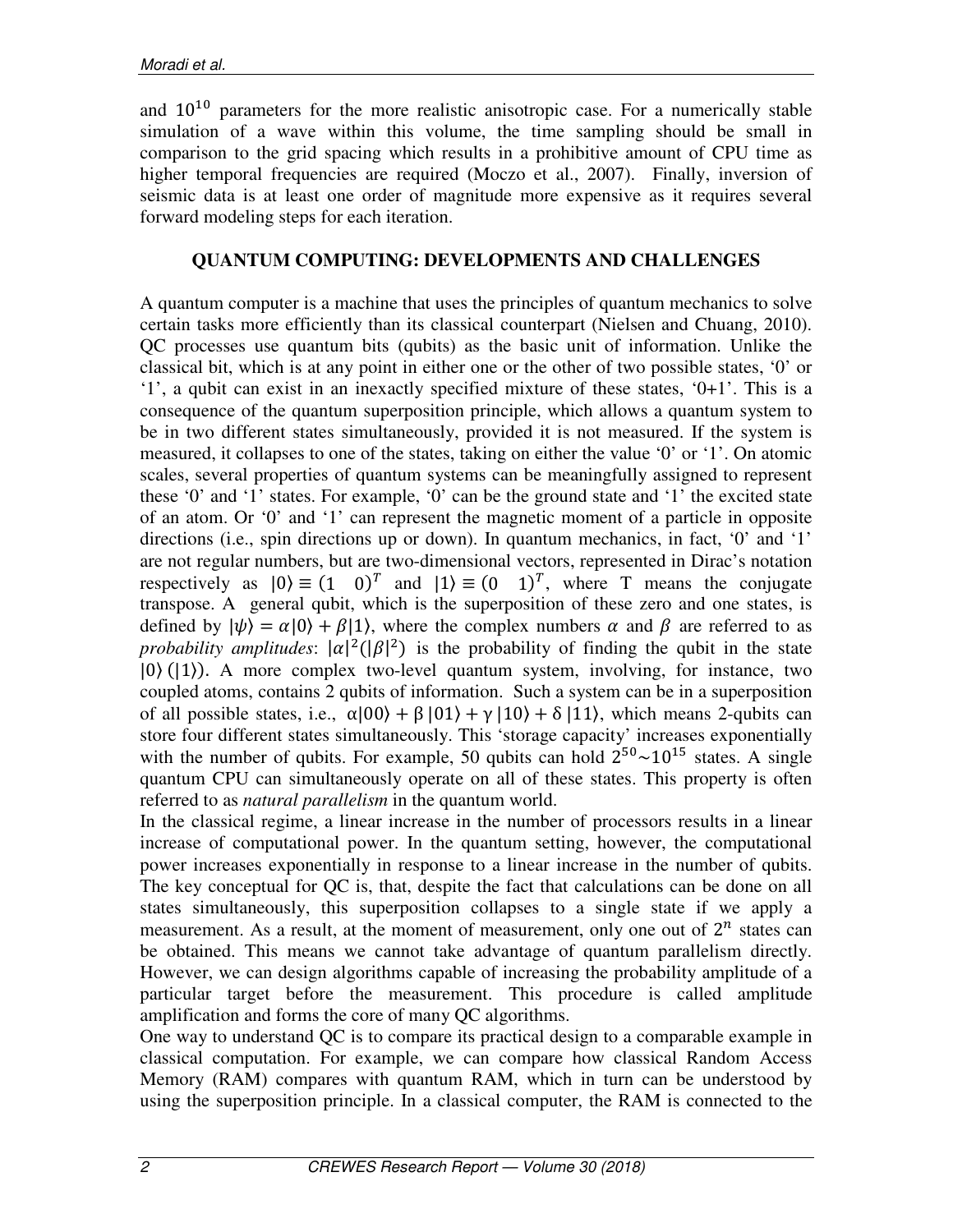CPU through a group of address lines called a *bus*. As each line carries one bit of information, either 0 or 1, with an n-bit address bus,  $2^n$  memory locations can be addressed. Figure 1 illustrates the RAM addressing. Each row contains an n-bit word with  $2^n$  memory locations. In quantum RAM, each word is registered as a quantum state  $|m_j\rangle$  with a corresponding quantum address  $|j\rangle$ . If  $\sqrt{p_j}$  corresponds to the probability amplitude of the word address  $|j\rangle$ , the superposition of query addresses would be  $\sum_j \sqrt{p_j} |j\rangle$ . As a result, the quantum state of RAM would be  $\sum_j \sqrt{p_j} |j\rangle |m_j\rangle$ . In this way, Quantum RAM allows queries to occur in superposition.



Figure 1. Classical versus quantum memory addressing.

Let us consider a 2-qubit quantum processor. In this case we have  $2^2 = 4$  memory locations and the state that describes the quantum RAM is given by

$$
|qRAM2 \rangle = \sqrt{p_0} |0\rangle |m_0\rangle + \sqrt{p_1} |1\rangle |m_1\rangle + \sqrt{p_2} |2\rangle |m_2\rangle + \sqrt{p_3} |0\rangle |m_3\rangle
$$
 (1)

This means accessibility to each memory location with probabilities  $p_0, p_1, p_2$  and  $p_3$ . The architecture of quantum RAM is described in Figures 2 and 3. In a quantum setting, a switch in each node is a three level system called qutrit (Figure 2a). A qutrit can be any quantum system with three levels of energy: ground state, first excited state and second excited state. As long as there is no incoming signal, the qutrit remains in the ground state. After interaction with an incoming signal, it changes to  $|0\rangle$  or  $|1\rangle$  for 0 and 1 qubit addresses respectively. Whether the qutrit changes to |0⟩ or |1⟩ the path is routed to right or left (Figures 2b  $\&$  c). The first register interacts with one node, the second register interacts with two nodes and the kth address qubit interacts with k nodes. In this way, the number of time steps to address an n-qubit register is  $1+2+3+\dots n=n(n + 1)/2 \sim O(n^2)$ . As a result, we are able to address  $N=2^n$  memory cells with a number of operations proportional to  $(\log N)^2$ . This means if we load classical data on a quantum RAM, their accessibility is exponentially faster than within classical RAM. Each memory address is constructed by a sequence of qubit addresses. For example, consider the memory cell  $|a_0a_1a_2\rangle$ . Three qubit addresses  $|a_0\rangle, |a_1\rangle$  and  $|a_2\rangle$  are sent through the binary tree sequentially. Each qubit register changes the state of the qutrit at the nodes based on their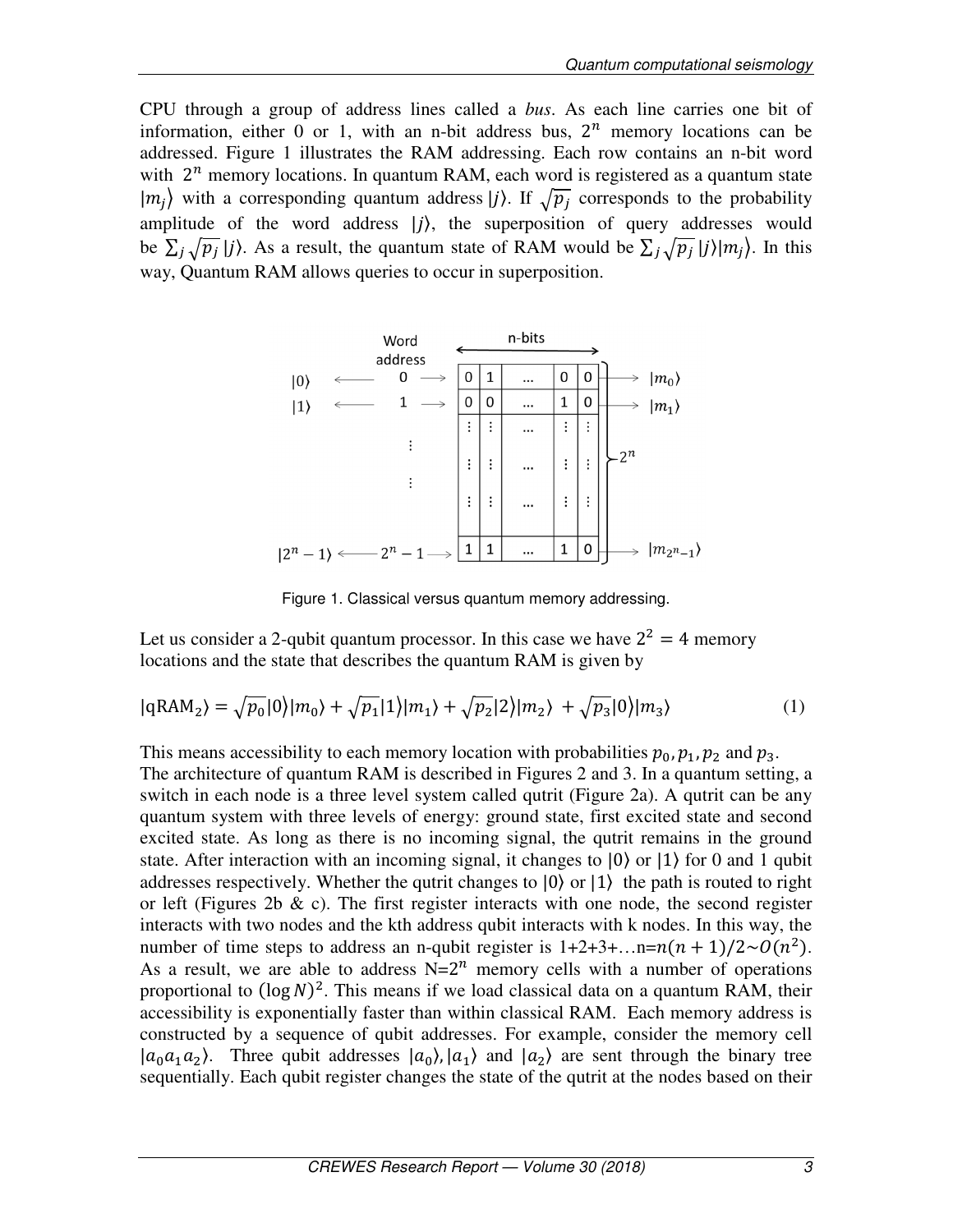values and eventually the routing path is assigned through the several interactions between the qubits and qutrits (Figure 3).



Figure 2. a) Energy levels corresponding to a qutrit. The ground state is separated with an energy gap larger than the energy difference between the first and second excited states. b) Qubit address  $|0\rangle$  interacts with the ground state of the qutrit switch and changes its state to  $|0\rangle$ , turning the right spatial direction for the next qubit register. c) Qubit address |1⟩ interacts with the ground state of the qutrit switch, changes its state to |1⟩, and turns the left spatial direction for the next qubit register.



Figure 3. Schematic description of memory cell addressing in Bucket Bridge RAM (Giovannetti et al., 2008). At the first stage, qubit register 0 changes the ground state of the qutrit switch into the |0⟩ state and turns on the right root for the second register, which is 1. In the same fashion, the second and third registers change the switches sequentially into  $|0\rangle$  and  $|1\rangle$ . Finally, the routing path is assigned from the root to the desired memory cell  $|010\rangle$  (Figure is adapted from Arunachala et al., 2015).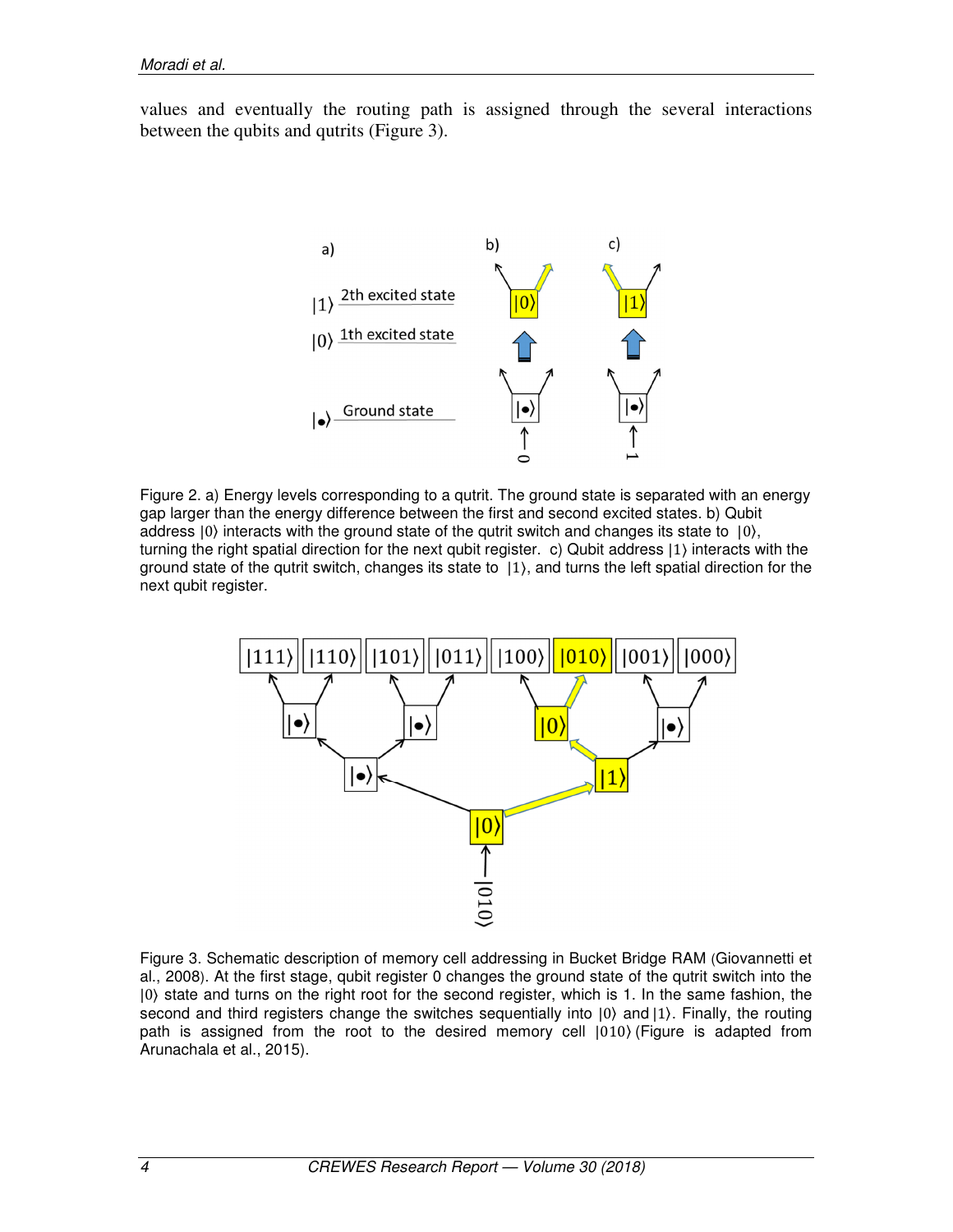Quantum computation maps a collection of qubits called a quantum register into another quantum register through operators called *quantum gates*. The most common gate is the Hadamard gate, defined as  $H|j\rangle = 2^{-1/2}(|0\rangle + (-1)^{j}|1\rangle)$  with  $j = 0, 1$ . These gates can be used to understand more completely what is meant by quantum parallelism. Consider a 4-bit classical register. Within such an object there are  $2^4 = 16$  possible different 4-bit words. A single classical computer can process only one of these words at a time. To process each of the different 4-bit possible words simultaneously, we require 16 processors in parallel. This is an easy task nowadays. However, for a 50-bit register, processing simultaneously all possible combinations requires  $10^{15}$  processors, something unfeasible now and in the foreseeable future. At least in theory, generating a quantum register as a superposition of all possible 50-qubit words is, conversely, achievable. Consider the application of a Hadamard gate 50 times to the initial register  $[0...00]$ . We  $\overline{50 \text{ qubits}}$ 

get

$$
H^{50} \underbrace{|0...00\rangle}_{50 \text{ qubits}} \equiv \frac{1}{\sqrt{2^{50}}} \left( \underbrace{|0...01\rangle}_{50 \text{ qubits}} + \underbrace{|0...10\rangle}_{50 \text{ qubits}} + \cdots \underbrace{|1...11\rangle}_{50 \text{ qubits}} \right),\tag{2}
$$

The above expression has  $10^{15}$  terms! Any operation on this superposition state can be applied to all  $10^{15}$  registers simultaneously. In the classical mode, to achieve this we would need  $10^{15}$  processors operating on all of the registers at the same time.

The first step in any quantum computation task is the preparation of a well-defined initial state. Figure 4 illustrates the initial state preparation for a quantum computer. In Figure 4a the system is in its lowest level, wherein all atoms are in the ground energy state. By application of a Hadamard gate on this state N times (experimentally with a laser light being smoothly switched on and off),  $2<sup>N</sup>$  input configurations are generated as a single entangled state (Figure 4b).



Figure 4. Preparation of the initial state for quantum computation. a) All qubits are in the ground energy state. b) Multiple applications of the Hadamard operator generates entanglement between the qubits. The resulting quantum state has equal probabilities for each register.

Quantum gates are then applied to the initial state, changing it to a final state:

$$
|\psi_f\rangle = \alpha_0|0,0,\dots,0\rangle + \alpha_1|0,0,\dots,1\rangle + \cdots + \alpha_N|1,1,\dots,1\rangle
$$
\n(3)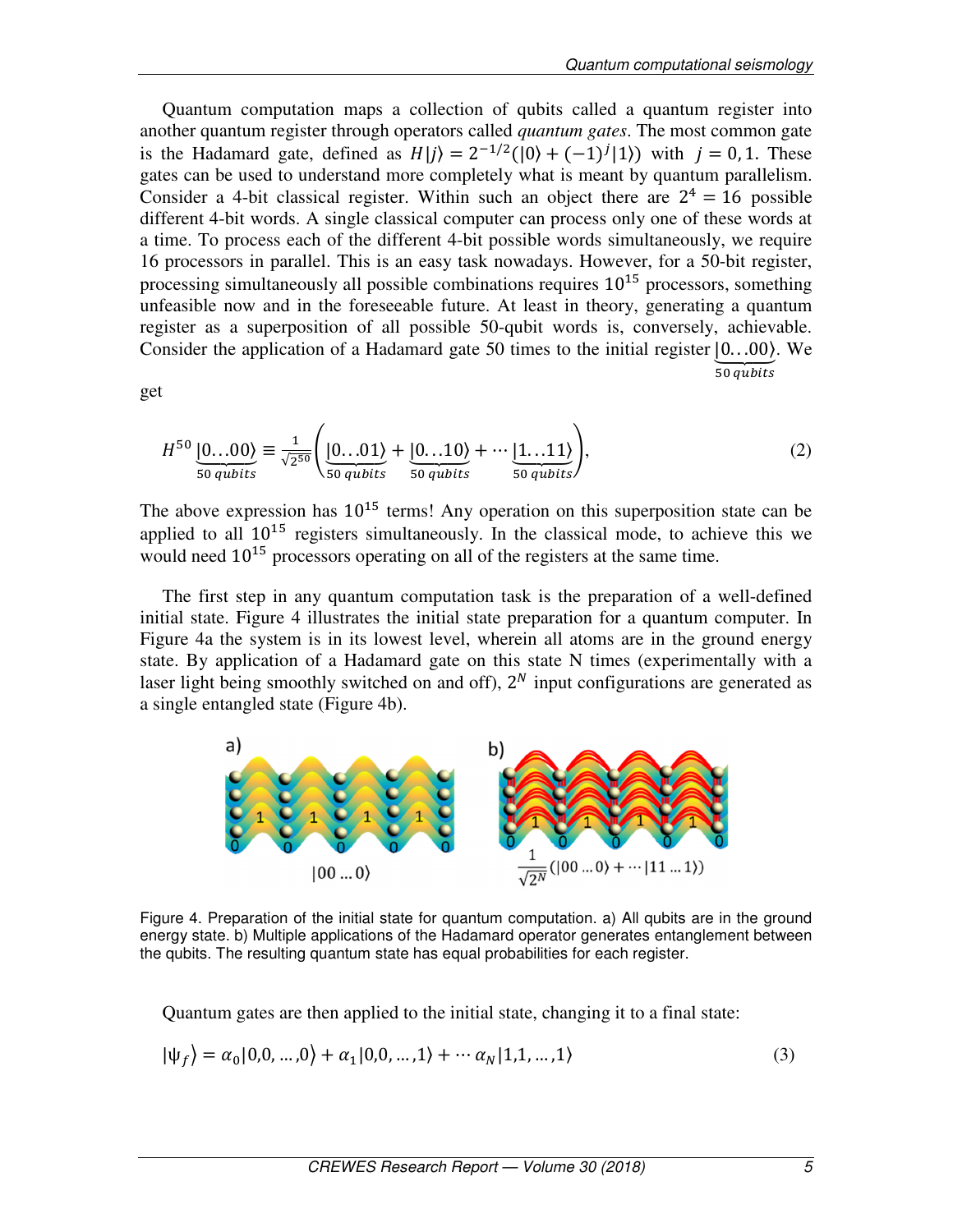where  $N = 2^n$  for *n* qubits. During the quantum computation process, the amplitude related to the correct answer must be amplified as a consequence of the instructions given by the algorithm; in fact, this amplification process defines what it means to design a quantum computing algorithm. The final state is not the solution to the problem; however, it is used to achieve the solution by the readout process. When measured, the final state collapses to a classical state. Which state depends on probabilities. Mathematically, the transition from an initial to a final state in a quantum computer is governed by the time dependent Schrödinger equation

$$
i\frac{\partial |\psi(t)\rangle}{\partial t} = \mathcal{H} |\psi(t)\rangle
$$

Here,  $|\psi(t)\rangle$  is the state of the quantum computer at time t and  $\mathcal{H}$ , the Hamiltonian, is the energy operator containing every gate applied to the initial state. Since the Schrödinger equation is invariant under a time reversal, all quantum gates are reversible. This means that the number of outputs is not less than the number of inputs. Given a Hamiltonian, the time evolution of the quantum computer from an initial state  $|\psi_i\rangle$  at time  $t_i$  to a final state  $|\psi_f\rangle$  at time  $t_f$  can be determined by the invertible relationship  $|\psi_f\rangle = e^{-i\mathcal{H}(t_f - t_i)} |\psi_i\rangle$ . The technique for implementing and constructing the time evolution operator is called *Hamiltonian simulation* (Berry et al., 2007). A QC algorithm pushes the system from an initial state to a final state at a later time. Practically, it is impossible to derive the quantum state from point A to B directly, but it is possible to break up the Hamiltonian into a set of sub-Hamiltonians,  $\mathcal{H} = \sum_{k=1}^{m} \mathcal{H}_k$ , each of which acts during a period of time  $(t_k - t_{k-1})$ . In each time step, the quantum system moves slightly in one direction and then in another direction and so on until it reaches the desired final state with accuracy of  $\varepsilon$ . This process is illustrated in Figure 5.



Figure 5. Graph illustrating the Hamiltonian simulation process. A quantum system with initial state  $|\psi_i\rangle$  at time  $t_i$  moves to another point in space-time. In each level of transition, the corresponding Hamiltonian contributes to the time evolution. After several sub-transitions, the quantum state reaches its final state  $|\psi_f\rangle$  with error  $\varepsilon$ .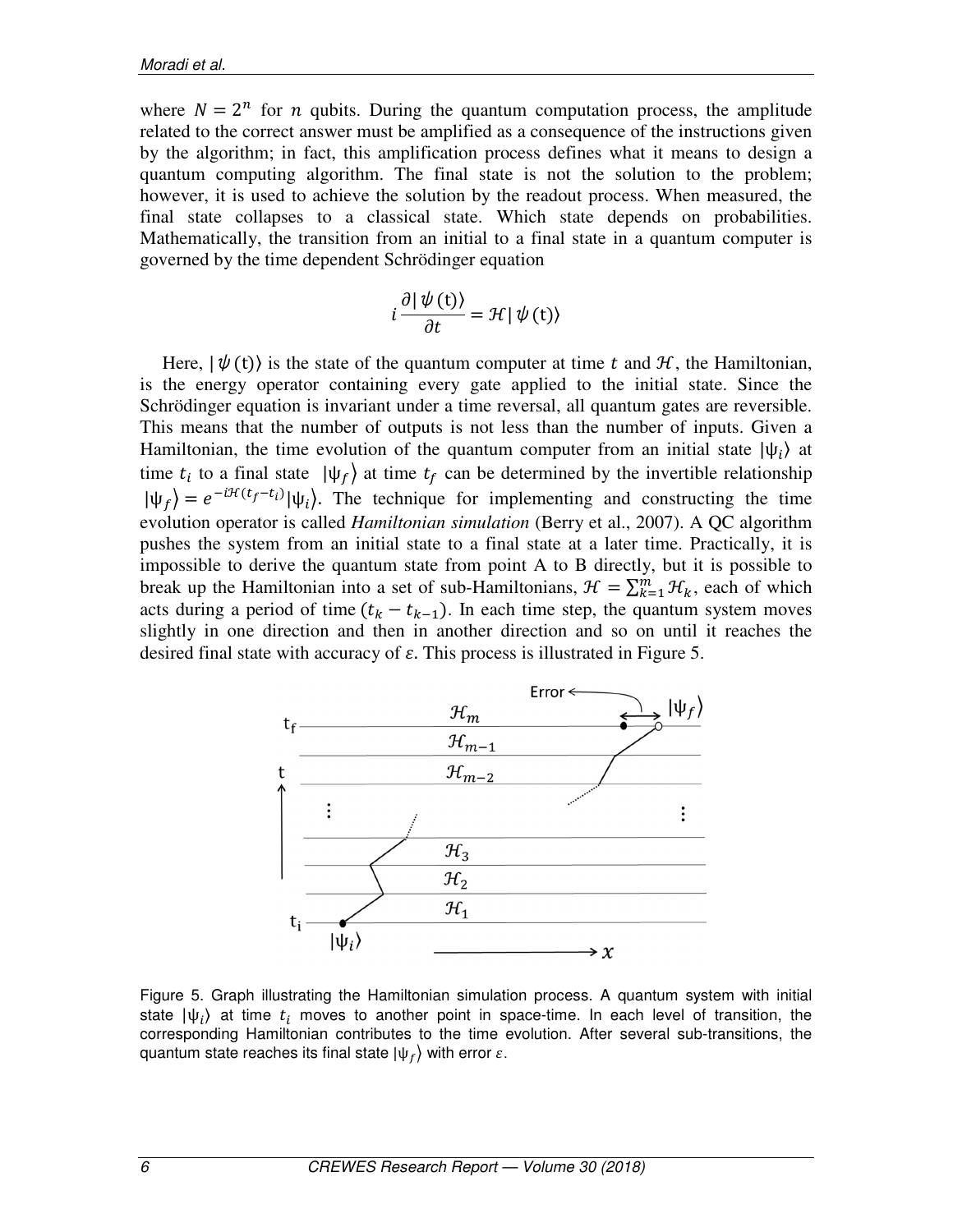Discipline experts refer to examples in which QC greatly exceeds even the possible theoretical performance of classical computers as *quantum supremacy* (Harrow and Montanaro, 2017; Boixo et al., 2018).

One way to compare quantum versus classical computer power (though not efficiency), and to flesh out where quantum supremacy might hold, is to consider how powerful a classical computer needs to be to simulate a quantum computer of a given number of qubits. To date, the largest number of simulated qubits is 45. This means that the fastest existing classical computers is limited to simulating a system with roughly 45 atoms. In such as system, all 45 atoms have magnetic moments and interact with each other, involving  $2^{45}$  configurations. Because the number of configurations doubles with each new atom, the simulation of 46 atoms would be nonviable for a classical computer. However, given a 45-qubit quantum computer the addition of more qubits is in principle straightforward. The simulation of a 45-qubit quantum computer was done on the Cori II supercomputer by using 8,192 nodes and 0.5 petabytes of memory (Häner and Steiger, 2017). This means that a simulation of 60 qubits requires a supercomputer with nearly an exabyte of memory: this is far beyond current technology.

Tempering excitement about the potential of QC are a set of serious technological barriers. One of these is referred to as *decoherence* (Nielsen and Chuang, 2010). The superposition states, which store the information in QC, tend to be fragile, and to decay in very short periods of time. In principle, quantum calculations must be performed in this limited time.

Another challenge comes from the unavoidably defective calculations occasionally executed by quantum gates; just like in classical computations, quantum memory errors occur frequently. To address this issue, quantum algorithms require quantum error corrections. To understand how these corrections work and why they are necessary, we can think of a simple example in the classical world of a bit-flip error:  $0 \leftrightarrow 1$ . To diagnose this error, one can keep multiple copies of bits, for example '00' and '11'. If a bit-flip error occurs, the states '01' or '10' would be detected in the output. For three reasons similar error diagnosis is unavailable in the quantum domain. First, the *no cloning theorem* (Wootters and Zurek, 1982) prevents copies of qubits from being made. Second, the quantum state must be measured in order to find and correct an error, a process which collapses the quantum state, reducing the qubit to a classical bit. Third, quantum errors are continuous: a single bit '0' or '1' can undergo an arbitrary error becoming a superposition of '0' and '1'.

Although multiple copies of qubits are forbidden, there are ways to generate copies of each bit in a quantum bit. For example, consider the cryptography example of a single qubit state  $\alpha$  | 0 +  $\beta$ | 1 that a sender (Alice) would like to transfer to a receiver (Bob) through a noisy channel, say a bit-flip channel. By using multiple quantum gates, Alice can generate multiple copies of each bit without violating the cloning theorem. For example, one of these states could be  $\alpha$ [000) +  $\beta$ [111). In this way, without being stopped by the no-cloning theorem one could generate two copies of each bit in the qubit. The idea of quantum error correction involves transferring the errors to auxiliary qubits, measuring and discarding them without touching the original qubits. Error correcting in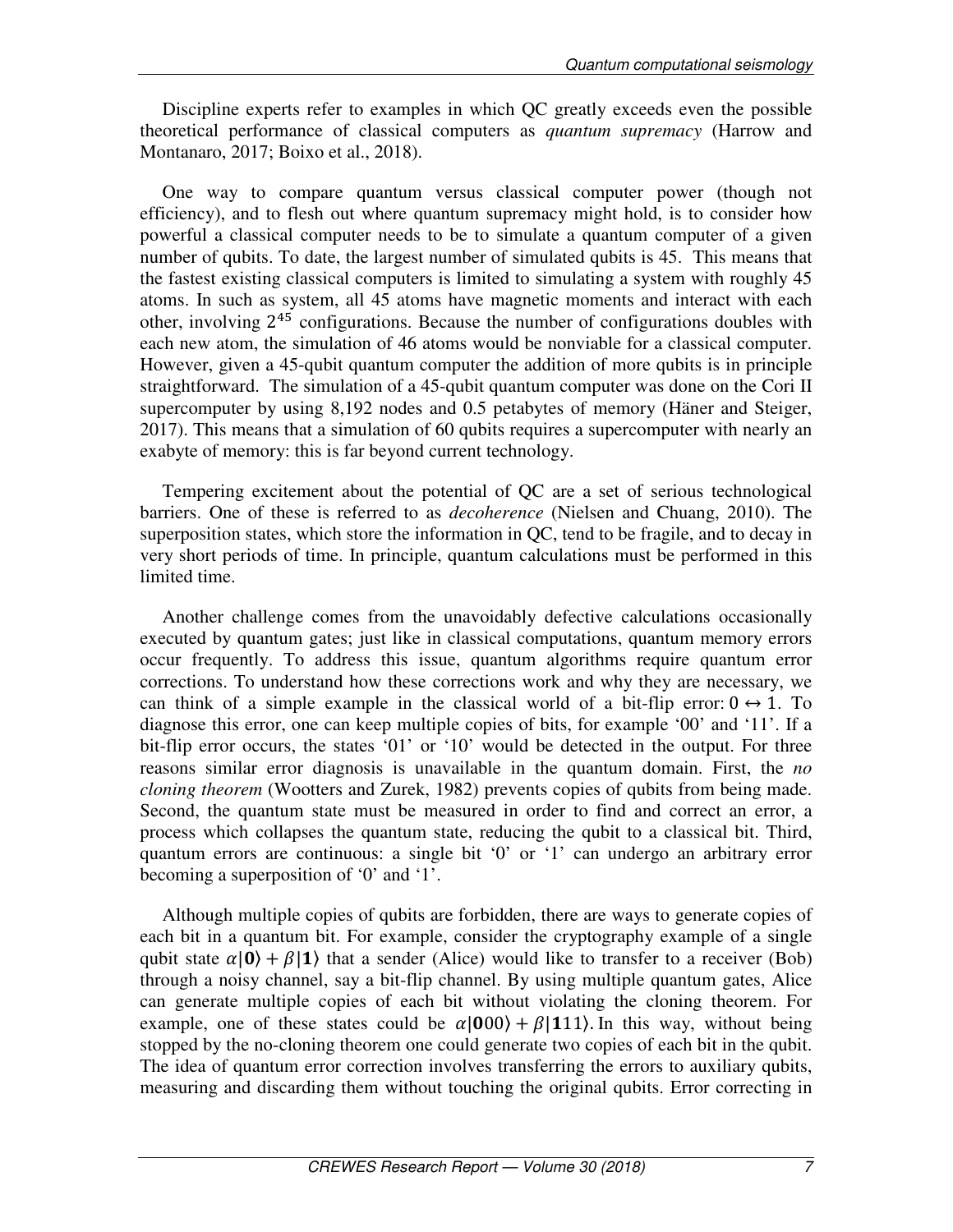the quantum regime leads to an increase in the number of qubits, and subsequently requires more memory.

Although in principle straightforward, a large fraction of computational resources involved in QC – more than 90% – are consumed by quantum error correction (Nielsen and Chuang, 2010). This means that hundreds of thousands of qubits are required to execute quantum algorithms for real-world problems.

The design of quantum algorithms is a complex task; it should be anticipated that in any area of applied science, including geophysics, this algorithm design will involve a steep learning curve, and significant time and thought. To be able to make progress in the design and debugging of quantum algorithms prior to the availability of large scalable quantum computers, scientists have been using simulators of quantum computers that work in classical computers. This kind of simulation is also critical for calibration of quantum computers. Many quantum programming languages have been designed or adapted from existing languages in this manner, for the purpose of the execution of algorithms on quantum hardware (Chong et al., 2017). But, effective as they are, these simulators are for the purpose of software design only—no speed-up occurs when one runs a quantum algorithm on a classical computer.

#### **QUANTUM ALGORITHMS: NATURAL PARALLELISM**

An algorithm is a step-by-step instruction set for solving a specific problem. One of the key concepts in algorithm theory is computational complexity, which refers to the minimum computational resources required to solve a problem. Analysis of computational complexity is a way to measure the efficiency of an algorithm in its ability to solve a particular problem. There are two famous quantum algorithms often used to compare classical and quantum complexity: the search algorithm (Grover, 1997) and the Fast Fourier Transform (FFT). Searching and updating a list of unordered elements is an important task in many data-processing problems. Suppose we have  $N$  given objects and wish to find an item that satisfies a particular condition. If we scan the items one-by-one, on average it takes  $N/2$  operations to find the desired item.



Figure 6: Simulation of amplitude amplification in the search algorithm for a 6-qubit system, chosen to be equivalent to a search space with size  $N = 2^6 = 64$ . The initial probability to find the right answer is  $Pr = 0.013483$ , but after 6 iterations it increases to  $Pr = 0.99659$ .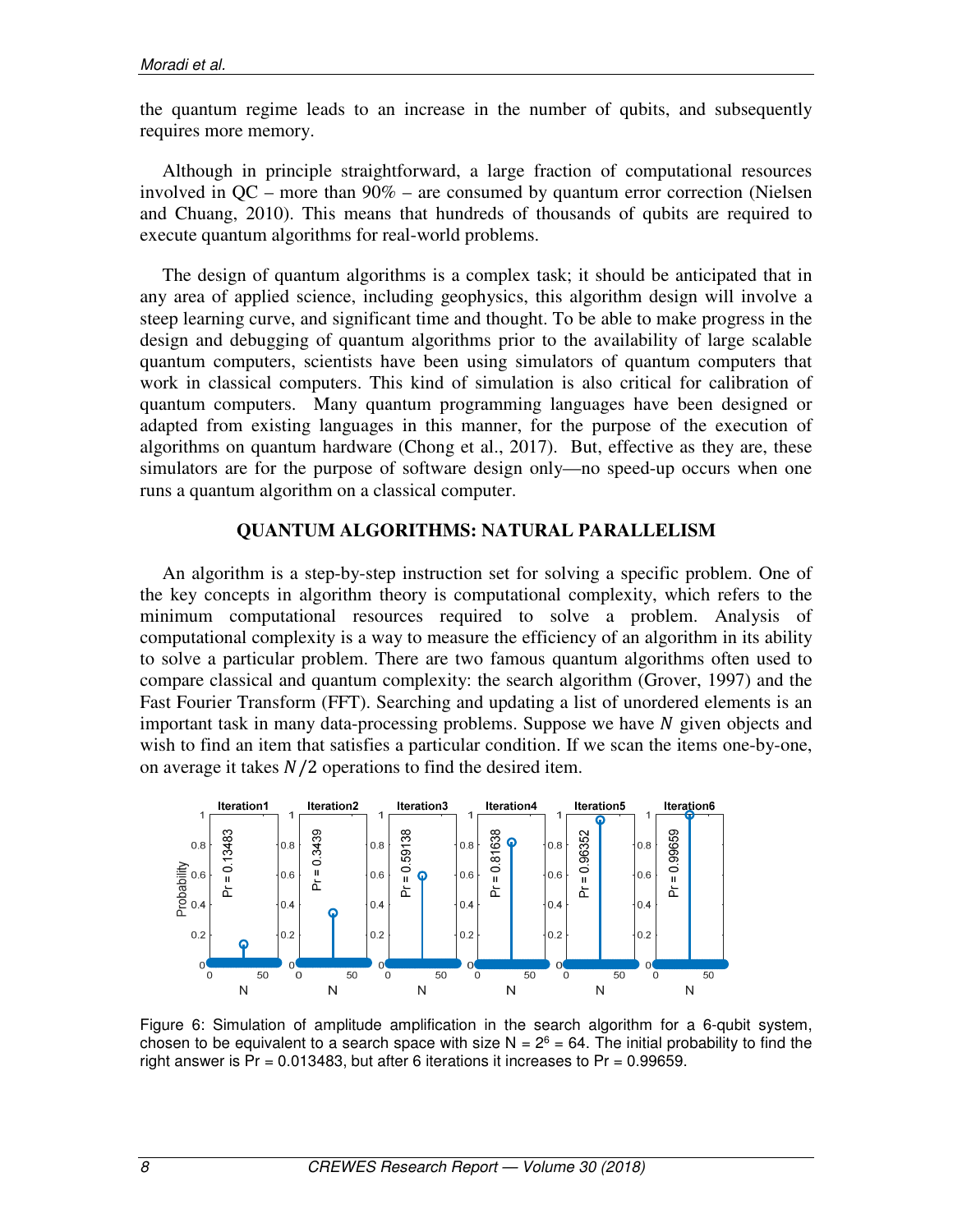A well-known quantum search algorithm is *Grover's algorithm.* Like all QC algorithms, it takes advantage of the superposition principle, as a consequence of which multiple operations on multiple inputs can be performed simultaneously. At each iteration, the probability of finding the correct answer is increased, and becomes optimal after  $\sqrt{N}$ iterations, after which the probability decreases (Figure 6). This means maximal efficiency is achieved in the QC search problem in  $\sqrt{N}$  steps, implying a quadratic speedup compared to the classical search.

In Figure 6 we illustrate a simulation of a quantum search algorithm for 64 items. It can be seen that the algorithm runs on average 6 times to find the correct answer. This example was calculated with a Matlab simulation tool developed in the CREWES research group.

Another important quantum algorithm is the Quantum Fourier Transform (QFT), which while important in its own right is also one of the key components of many other more complex quantum methods. Given a set of N points  $(x_0, ..., x_{N-1})$ , the discrete Fourier transform (DFT) is another set given by  $(y_0, ..., y_{N-1})$  with  $y_j = \sum_{i=1}^{N-1} F_{ji}x_i$ ,  $j =$  $0, \ldots, N - 1$ . Direct calculation of the DFT requires  $N^2$  arithmetical operations, which is not efficient for a large data set. When  $N = 2<sup>n</sup>$ , the Fast Fourier Transform (FFT) algorithm reduces the computational complexity to  $N \log N$  by taking advantages of periodic nature of sine and cosine functions.



Figure 7: Comparison of the computational complexities of DFT, FFT and QFT algorithms.

Taking advantage of the superposition principle in the quantum regime,  $2^n$  points (states) can be registered by a  $n$  qubit system. As a result, technically the DFT is computed over  $n = \log N$  points with only  $(\log N)^2$  operations. This amounts to an exponential speed-up over FFT. The transition between the time and frequency domains is exponentially faster in the quantum computing world.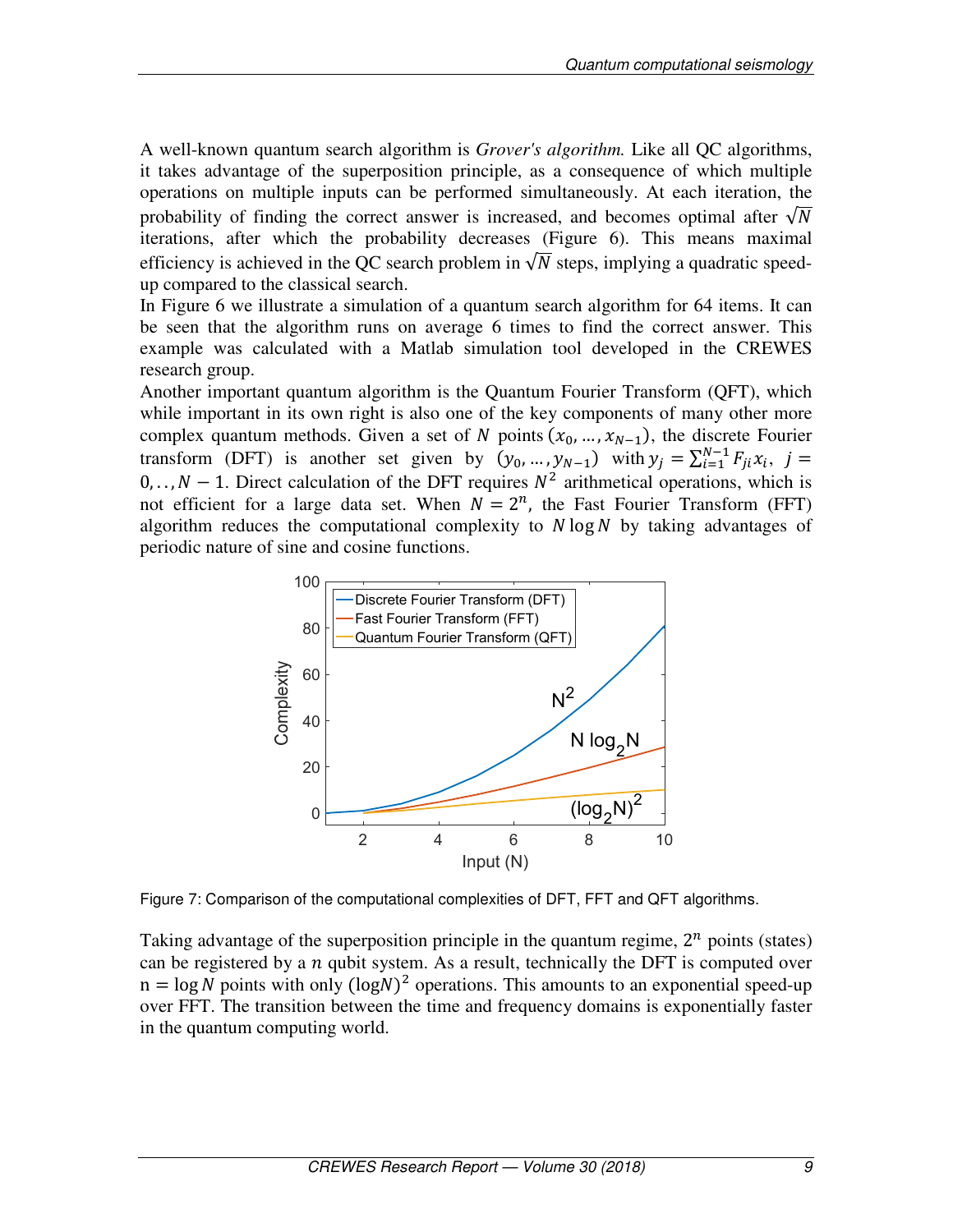#### **QUANTUM LINEAR SYSTEM ALGORITHM (QLSA)**

The QLSA, or Harrow–Hassidim–Lloyd (HHL), algorithm (Harrow et al., 2009) is the most recently-developed quantum algorithm concerning the solution of linear system of equations, i.e.  $Ax = b$ .



Figure 8. The structure of a sparse matrix used in QLSA.

For a linear system of dimension  $N$ , the best classical algorithm is the conjugate gradient (CG) algorithm in multigrids, which can solve this problem for a sparse matrix A in a running time proportional to  $N$ . In comparison, QLSA offers an exponential speed up over the CG method, running the algorithm in a time proportional to  $\log_2 N$ . Let us analyze QLSA in more detail to expose its restrictions and benefits.

The first step in QLSA is loading the N-dimensional vector  $\mathbf{b} = (b_0, \dots, b_{N-1})$  into the quantum RAM (qRAM) discussed above. In this procedure,  $log_2 N$  qubits are used to store the components of the vector  $\boldsymbol{b}$  in the form of amplitudes for the quantum state  $|b\rangle = \sum_{i=1}^{N} b_i |i\rangle$ . All of the components of the vector can be read at once via the superposition principle. The state of a quantum system at the current time is related to its value at a later time through a unitary operator called the *time evolution operator*. If we consider  $|b\rangle$  to be the initial state and  $|x\rangle$  to be the final state (at some later time), the time evolution operator is given by  $e^{-iAt}$ . The matrix A corresponds to the interaction that maps the initial state  $|b\rangle$  to the solution  $|x\rangle$ . This is called the Hamiltonian simulation; it requires  $O(ts^2 \log_2 N)$  operations, where t is the time and  $s \ll N$  is the sparsity of the matrix (Figure 8), i.e. the largest number of non-zero entries per row. The output is the quantum state  $|x\rangle = x_0|0\rangle + x_1|2\rangle + \cdots + x_{N-1}|N-1\rangle$ , with amplitudes  $x_i$ which encode the components of the vector  $x = (x_0, \dots, x_{N-1})$ . This leads to a disappointment: reading all components of the output requires  $N$  queries, which results in the loss of the exponential speed-up.

Figure 9 illustrates the probability distribution of  $|x\rangle$ , for  $N = 2^{10} = 1024$ . This resembles the output of the QLSA that is not fully accessible for a quantum computer user. Measurement of the superposition collapses the state to one of its basis states  $|i\rangle$ with probability of  $|x_i|^2$ . Evidently, by running the algorithm several times and measuring the final solution each time, we derive the components of  $x$  with greater probabilities. However, if we are interested in some statistical features of  $\boldsymbol{\chi}$  rather than a determination of all of its components, we do not need to read all components of  $\boldsymbol{x}$ . For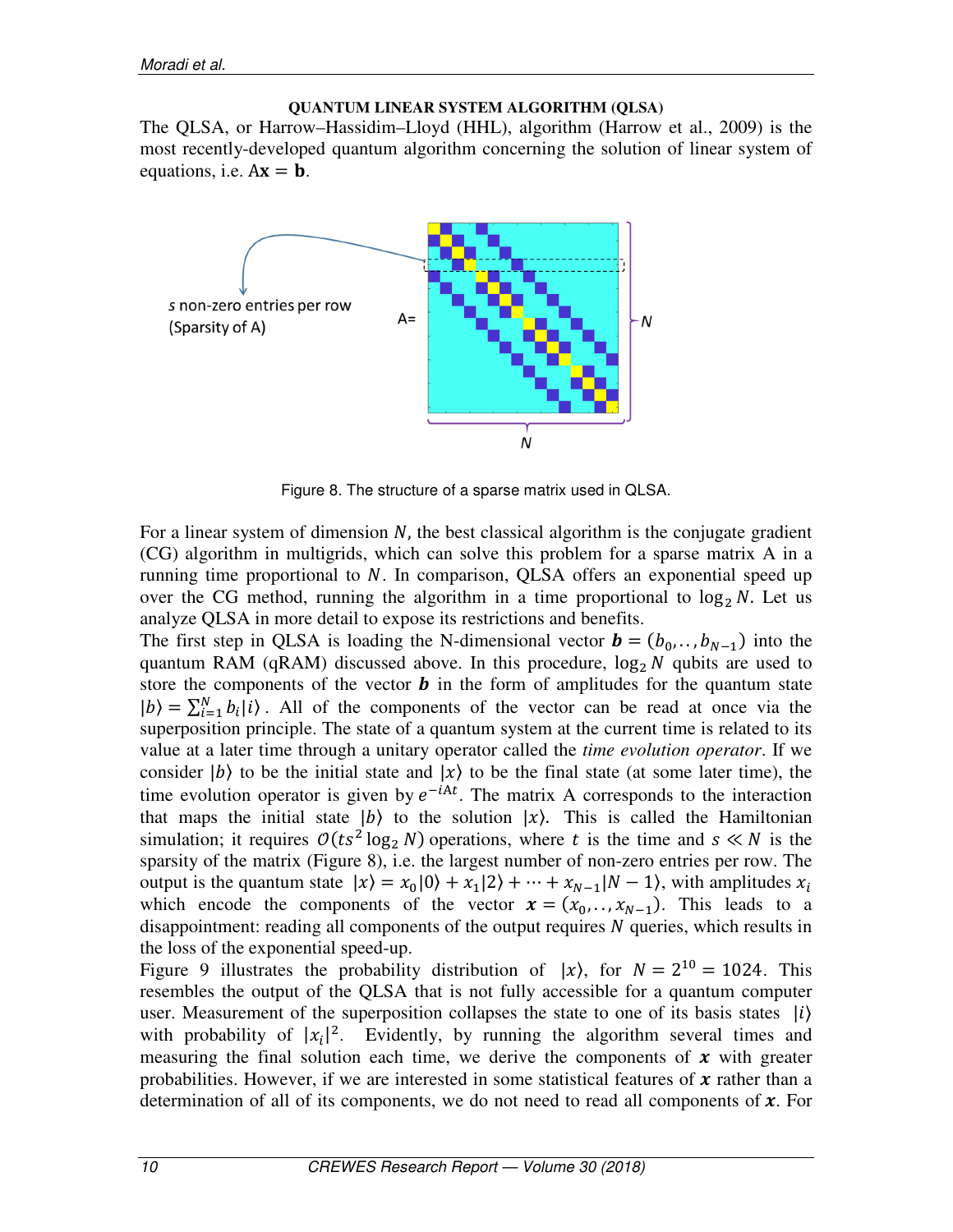example, we can examine whether two sets of linear systems of equations have the same solution. Furthermore, the QLSA allows us to efficiently classify the  $|x\rangle$  as an Ndimensional vector into one of two clusters of M-dimensional vectors say  $|y\rangle$  and  $|z\rangle$  by estimation of the inner products  $\langle y|x \rangle$  and $\langle z|x \rangle$  in about  $O(\log_2 MN)$  steps, exponentially faster than the best classical algorithm with the  $O(poly(MN))$  time steps (Rebentrost et al., 2014). Another example of a calculable quantity utilizing  $|x\rangle$  without reading all of its amplitudes lies in the scattering problem via the Finite Element method (FEM) (Clader et al., 2013).



Figure 9. The probability distribution related to the possible solution of the linear system of equation for n=10 or N=1024. The solution is normal to one( $||x||^2 = 1$ ). The vertical axis refers to the probability corresponds to each component of the solution i.e.  $|x_0|^2$ ,  $|x_1|^2$ , ...  $|x_{N-1}|^2$ . The horizontal axis shows the basis states, i.e.  $|0\rangle$ ,...,  $|i\rangle$ .

The differential scattering cross section (DSCS) is defined as a ratio of the outgoing energy-flux density over the incident energy-flux. The total scattering cross section which is the average of DSCS over all directions is proportional to the scattering attenuation factor  $Q_c^{-1}$  known as the coda-attenuation factor ( $Q_c$  is called 'coda Q'). This factor can be used to estimate the scattering attributes of the lithosphere from the seismic data.

#### **POSSIBLE ALGORITHMS FOR SEISMIC WAVEFORM MODELING**

The numerical computation of synthetic seismic data via Finite Difference (FDM) and Finite Element (FEM) methods is a critical part of most modern methods of imaging of subsurface Earth structures. Solution of seismic wave equation on a computer requires both the equation and the space-time domain to be discretized. In FDM and FEM methods, solutions are computed only on specific points called nodes. By interpolating the solution on the nodes, a continuous solution can be achieved. A desired seismic wave equation can be solved in either the time domain or the frequency domain. In time domain, variables such as pressure, velocity and viscosity are extrapolated at each grid point based on the values of a previous time step. Frequency domain solvers transform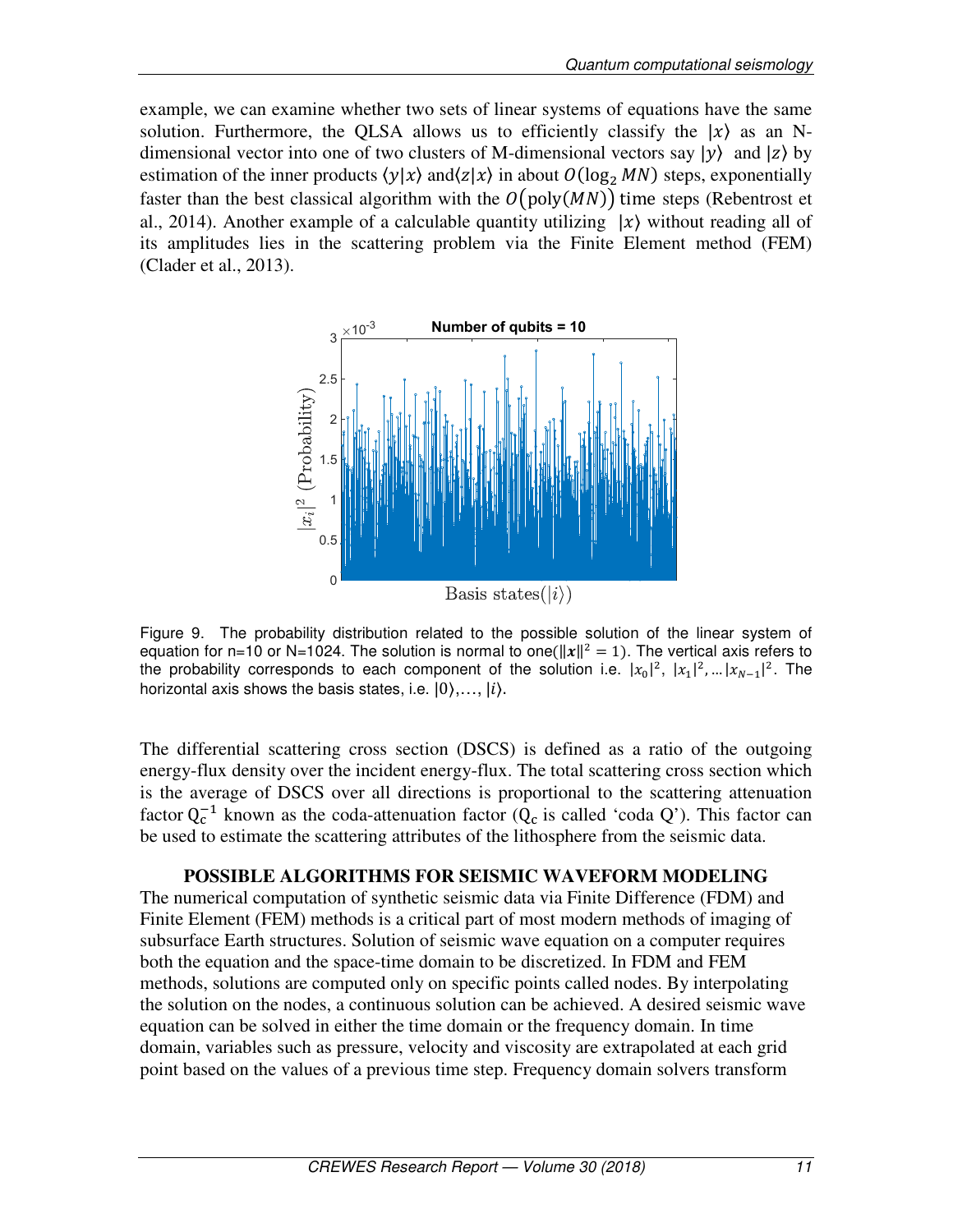the wave equation into the frequency domain and computes the wave field for each frequency.

| Method                        | operations     |
|-------------------------------|----------------|
| Gaussian elimination          | N <sup>4</sup> |
| Conjugate gradients           | $N^3$          |
| <b>Fast Fourier Transform</b> | $N^2$ log N    |
| Multigrid iterative           | $N^2$          |
| Ouantum                       | log N          |

Table. 1 Order of complexity of solving 2D Poisson's equation on an  $N$ -by- $N$  grid (Demmel, 1997).



Figure 10. Classical versus quantum model of imaging. a) A scatter point in homogeneous background. b) Imaging the scatter point using RTM. c) Probability distribution corresponding to the location of the scatter.

Let us consider how a quantum computer would solve the wave equation in the frequency domain. Since the wave equation after discretization reduces to a linear system of equations, the final output would be a quantum state with amplitude probability distribution similar to Figure 9. As we discussed in previous section, we would not be able to produce a shot record of the wave field due to the nature of measurement in the quantum regime which would collapse the superposition state into one single state. This means at the end, we retrieve a single value that has the largest amplitude with highest probability. How can we utilize the quantum state solution without measuring and exploring its components? One possibility is to produce the image of the reflector using the imaging condition like in reverse time migration. This condition is the crosscorrelation of the forward wavefield from source to reflection point with backward field from reflection point to receiver in time domain; or multiplication of forward with backward wavefield in frequency domain. Figure 10 illustrate the simple example of a scatter point imaging in a homogeneous background. The image is a  $N \times N$  matrix with nonzero components at the location of scatter point. In quantum setting this matrix can be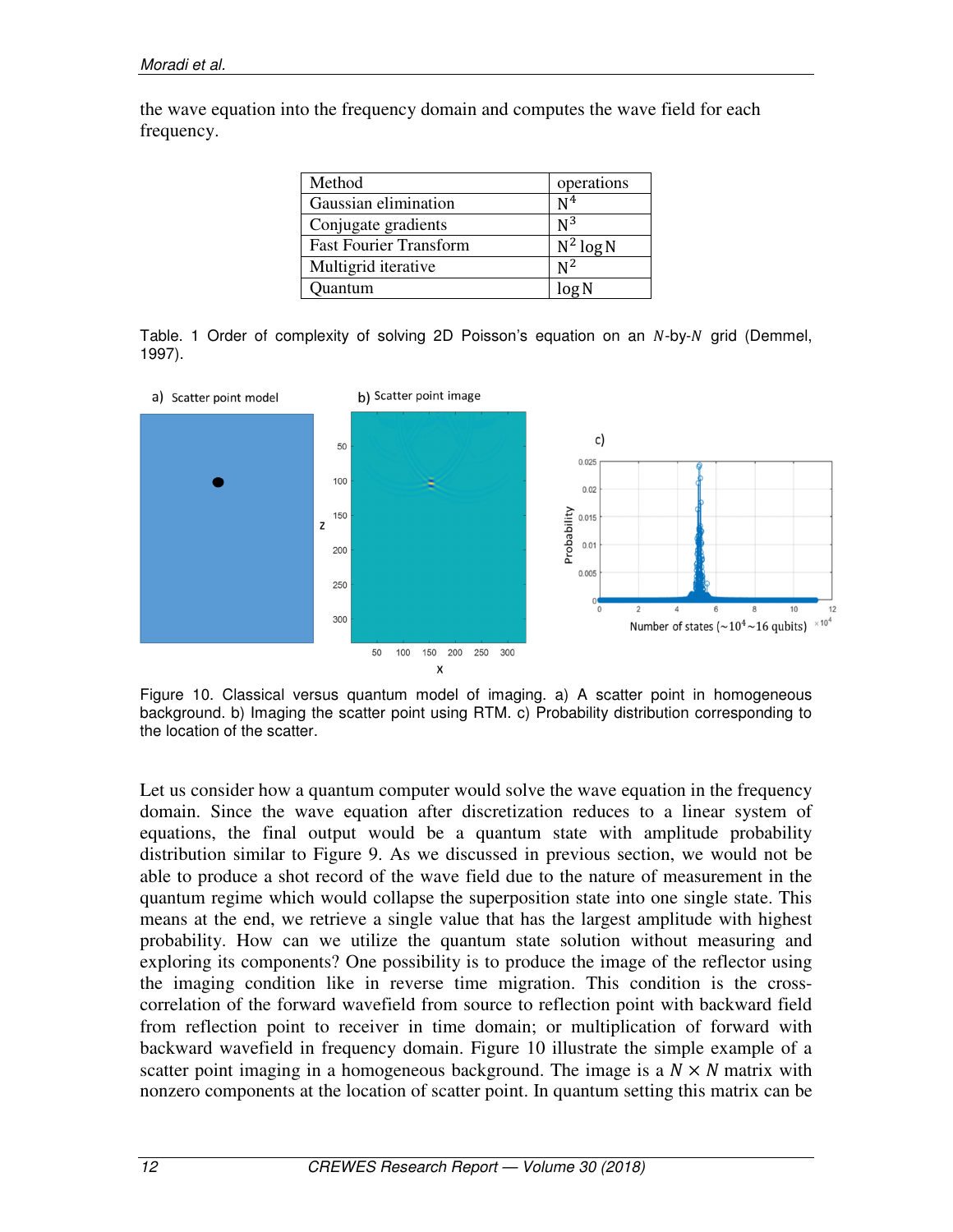transformed into a  $N^2$  dimensional vector with a probability distribution shown in fig 10c. Our model is  $350 \times 350$ , so the quantum state corresponds to the image is in order of  $10<sup>5</sup>$ . To store this image on a quantum computer we need roughly 17 qubits.

Now, let us examine the number of floating point operations required for a seismic modeling problem of standard size. Assume, for example,  $h = 10 \, m$  as the grid-spacing and a model with dimensions of  $L_x = L_y = L_z = 10 \text{ km}$ . We need around  $10^9$  grids to simulate the wave propagation in the entire area. Assume we run a simulation with a number of time steps  $N_t = 10^4$  and a number of shots  $N_s = 10^4$ . With an accurate 8point first derivative operator ( $N_{tn} = 250$  operations per node per time step for 3D modeling and 170 for 2D modeling), we need to perform  $N_{float} \sim N_{tn} N_s N_t L_x L_y L_z$  $h^3 \sim 2.5 \times 10^{17}$  floating-point operations to finish the simulation.

Assuming a computer with 1 Gflops power (giga-flops,  $10^9$  floating-point operations per second), the simulation would take around 8 years. With a Tflops (tera-flops,  $10^{12}$ floating-point operations per second), a supercomputer such as *Nvidia Titan V* (15 Tflops) will take around 5 hours to run this simulation. If we want to simulate the wave propagation with higher resolution, the memory requirement will increase with mesh refinement. For example, with  $h = 1 m$ , which also requires finer time sampling and therefore more time steps, say  $N_t = 10^5$ , the number of floating-point operations to finish the simulation would be  $2.5 \times 10^{21}$ . Even with the *Nvidia Titan V*, this simulation would take 5 years and 8 months!

Table 1 gives the computational times required for solving the 2D Poisson equation (which is similar to the 2D acoustic wave equation in the frequency domain). Amongst classical solvers, the Gaussian elimination method is the most expensive and the Multigrid iterative method is the most efficient (Demmel, 1997). We see that the computational time for a quantum solver is reduced logarithmically in terms of the numbers of grid points in each direction due to the quantum superposition.

Let us next compare one on the fastest classical algorithms for the Poisson equation with the quantum solver. Suppose that the number of grid points in each direction is  $N = 10<sup>4</sup>$ , the 2D Poisson equation using Conjugate gradients on a classical computer needs roughly  $10^{12}$  Flops with  $10^8 \sim 0.1$  Gb of RAM. The same technique, if implemented on a quantum computer, requires only  $2.3 \times 10^3$  Flops with 176 qubits.

The above-discussed CPU computational time is an example of a measure for computational complexity for a seismic problem. To solve the Helmholtz Equation (HE) there are a variety of techniques available, and one of the motivations to choose a specific approach is its computational complexity. A typical instance of seismic modeling requires the discretization of the HE with at least  $N^3 = 10^9$  grid points (N=1000 grid point in each direction), which means a solution of a linear system of equations with millions or billions of unknowns. These kinds of algebraic tasks are very expensive and sometimes impossible to accomplish. Consider the 3D problem in the frequency domain with  $N = 1000$  grid points in each direction. The computational complexity for an iterative solver for this problem is proportional to  $O(N_f N_{it} N_s N^3)$ , where  $N_f \sim N$  is the number of frequency,  $N_t \sim N$  is the number of iteration and  $N_s \sim N^2$  is the number of shots in the surface. Therefore, this modeling requires  $N_{float} \sim N^7 = 10^{21}$  Flops!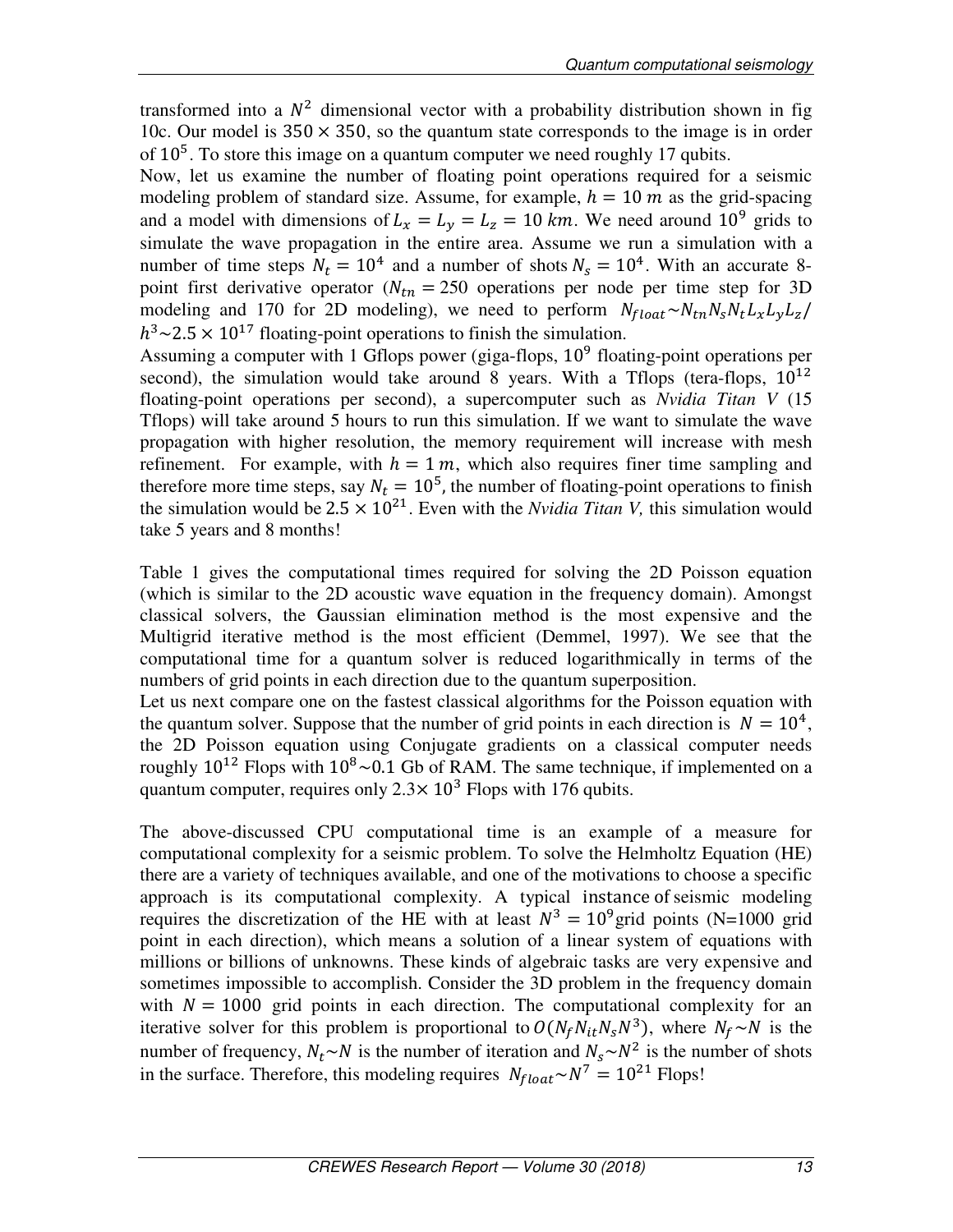Seismic wave modeling is at the heart of any FWI algorithm. It is used to generate the synthetic data in each iteration in the inversion procedure, as well as to compute the gradient for optimization of the objective function.

Although the 3D FWI and RTM are generally implemented in the time domain, it is possible to formulate them in the frequency domain. Forward modeling for the inversion procedure can be computed by numerical simulation of the Helmholtz Equation (HE), which is the wave equation in the frequency domain. The advantage is that only a few frequencies, rather than the full spectrum, needs to be calculated.

## **SUMMARY**

Quantum computation have been developed as a computationally efficient paradigm to solve problems that are intractable with conventional classical computers.

The idea of using quantum computation in seismology should be very exciting to both physicists and seismologist. Researchers in quantum computation are looking for new quantum algorithms to demonstrate the substantial speed-up over the classical counterparts. At the present, the interplay between quantum theory and geophysics remains unexplored. However, we believe that quantum computation shows a significant potential to deal with the large-scale modeling and inversion problems geophysicists currently encountered.

Among the developed quantum algorithms, the HHL algorithm can act as a rapid solver for seismic wave equation, which is a linear systems of equations. In this paper we have identified several opportunities for seismologist at the intersection of seismology and quantum computation. Among them, the development of quantum algorithms to solve the wave equation and seismic imaging. As an example, by borrowing the idea of probabilistic interpretation of a quantum state, we propose an effective method to image the subsurface reflectors.

# **ACKNOWLEDGEMENTS**

The authors would like to thank CREWES industrial sponsors and NSERC under the grant CRDPJ 461179-13 for funding this work. We also would like to thank Dr. Samual Gray for his valuable and constructive comments on this research.